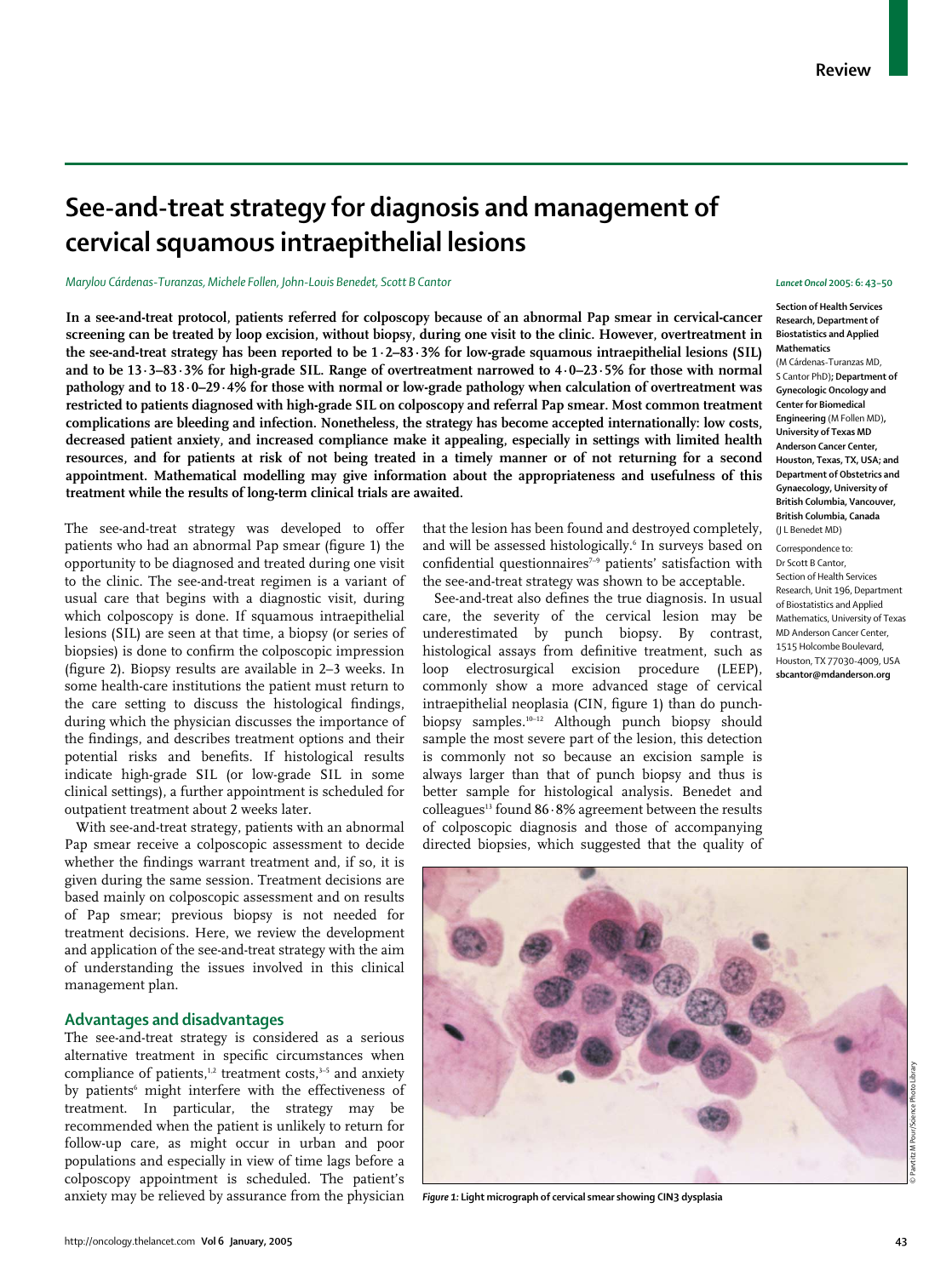

*Figure 2:* **Colposcopic view of high-grade SIL**

colposcopic practice should be improved by setting appropriate standards, such as a threshold for agreement between colposcopic impression and histological diagnosis.

However, the see-and-treat strategy has several disadvantages, most important of which is the possibility of overtreatment. The effectiveness of seeand-treat depends on accurate colposcopy, and most studies have found colposcopy to be reasonably accurate compared with cervical pathological diagnosis.14 However, interobserver variation in interpretation of colposcopic images<sup>15</sup> is the reason that, in usual care, colposcopically directed biopsy follows an unfavorable colposcopic finding. The imprecision of colposcopy is also a crucial concern with the see-and-treat strategy. A meta-analysis<sup>16</sup> of diagnostic colposcopy found that the average weighted sensitivity of colposcopy for the threshold healthy cervix compared with all cervical abnormalities (ie, atypia, low-grade SIL, high-grade SIL, and cancer) was 96%. For threshold between the categories healthy cervix and low-grade SIL compared with high-grade SIL and cancer, average weighted sensitivity was 85%. Thus, with high sensitivity but only fair specificity, colposcopy leads to substantial overcalling and possibly, with the see-and-treat strategy, to overtreatment. Therefore, patients with lower-grade lesions (eg, low-grade SIL, atypical squamous cells of unknown importance, and infection with reactive repair) or with a healthy cervix may receive inappropriate and excessive treatment, and may be unnecessarily exposed to bleeding and infection—the most common complications of this procedure.<sup>17</sup> Moreover, from an economic perspective, overtreatment is a waste of resources that warrants evaluation.

Overtreatment can be defined in two ways, depending on a conservative approach or a more aggressive approach to treatment of SIL. A conservative approach, as recommended by the US National Cancer Institute in a guideline developed with support of the American Society of Colposcopy and Cervical Pathology,<sup>18</sup> defines the appropriate treatment threshold as a diagnosis of high-grade SIL or worse, and states the numerator as the number of patients who were treated and found to have normal or low-grade SIL at histological analysis. Thus, this approach will yield more patients who were overtreated at the time of the diagnostic visit. In most studies of a see-and-treat strategy, the nomenclature of the US National Cancer Institute is replaced by the terms moderate or severe dysplasia, CIN2, or CIN3 to describe cervical SIL that needs treatment (figure 1). The more aggressive approach calls for treatment when histological analyses indicate low-grade SIL or worse, as recommended by the *Standards and Quality in Colposcopy* published in 1996 by the UK National Health Service Cervical Screening Programme in collaboration with the British Society for Colposcopy and Cervical Pathology.<sup>19</sup> With this approach, the numerator for overtreatment is the number of patients treated and found to have no SIL, only normal histological results.

The controversy of the see-and-treat approach is based partly on the fact that colposcopy is not a perfect diagnostic test: even when a clinician diagnoses highgrade SIL by colposcopy, the existence of lesions cannot be known with certainty until they are confirmed by histological biopsy or excision. Thus, treatment on the basis of colposcopy is done with less than 100% certainty of its need. Based on assumptions of the threshold model for medical decision-making,<sup>20</sup> this course of action is acceptable and appropriate. Yet the question remains: if treatment is appropriate based on a less than certain chance that the patient has high-grade SIL, what is the lowest probability that the patient does have highgrade SIL that make a see-and-treat protocol acceptable? The problem is especially complicated because SIL can regress, persist, or progress and whether a patient will comply with future screening, diagnostic, or treatment visits is not known. Compliance rates for treatment of SIL with usual care range widely, 30–73%, according to the setting of the study (eg, in a developing country *vs* an inner-city population). $2,211$ 

A further concern is the time needed for informedconsent in a see-and-treat setting, and the counseling of patients about the benefits and risks.<sup>22</sup> Development of an educational programme to give women information about treatment options for abnormal Pap smear before their visit to the colposcopy clinic may be helpful.<sup>9</sup>

# **History of see-and-treat strategy**

The development of this strategy is linked to knowledge of the natural history of the disease and the availability of tools for effective treatment. To date, dysplasias are known to represent a range of neoplasms, from changes induced by infection with human papillomavirus to insitu carcinoma.

Clinicians began to consider the see-and-treat strategy after general acceptance that dysplasia is the precursor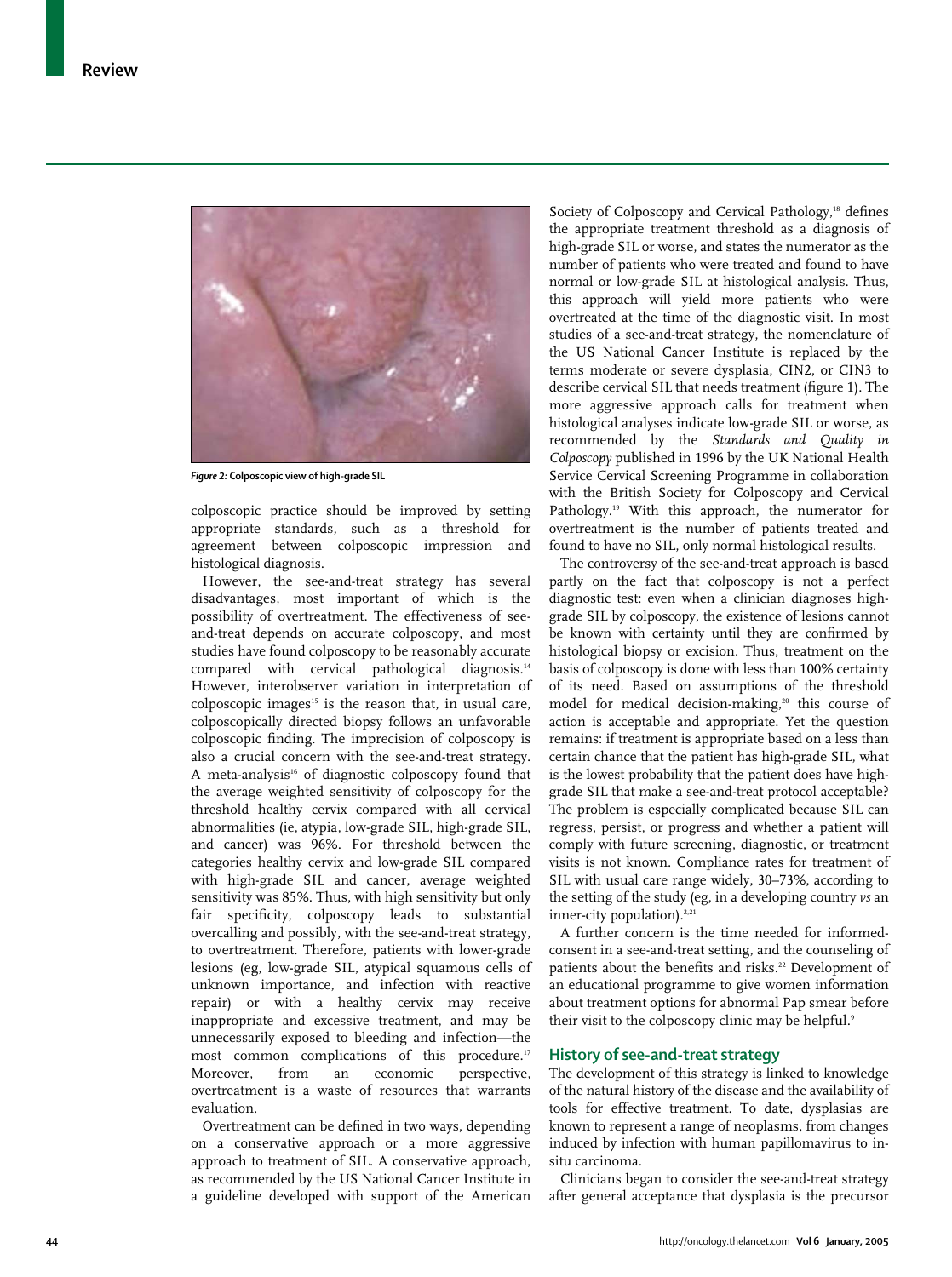of in-situ carcinoma and that local treatment of the cervix is appropriate after invasive disease has been ruled out. The strategy became especially appealing when clinicians recognised that the natural history of the disease is less aggressive than other cancers: intraepithelial lesions tend to persist and regress rather than progress toward invasive disease.

Thus, the focus became use of the colposcope as a secondary tool after use of the primary tool, the Pap smear, to detect and grade preinvasive lesions, and the use of less-invasive procedures for treatment of outpatients who had precursors of cervical cancer. For patients with intraepithelial lesions, ablation of the transformation zone is considered appropriate treatment after invasive disease has been ruled out and see-and-treat arose from the effectiveness of this method of outpatient treatment.

Although they did not follow a see-and-treat strategy, Prendiville and co-workers<sup>23</sup> used biopsy samples to classify the severity of intraepithelial lesions and were the first to propose the ablation of cervical lesions in an outpatient setting. They reported on the use of large loop excision on the transformation zone (LLETZ) by use of see-and-treat with 66 patients; however, results were not categorised by treatment modality because the aim was to define the benefits of LLETZ as an outpatient procedure, rather than the feasibility of treatment during a single visit.

## **Outpatient treatment for high-grade SIL**

The accepted method of treatment for high-grade SIL is either ablation or excision. Ablation is done by use of electrocautery, cryosurgery, or laser surgery.<sup>24</sup> Electrocautery was first used in 1968 by Richart and Sciarra,<sup>25</sup> who reported on a series of patients treated with electrocoagulation 2 weeks after colposcopy and punch biopsy. Cryosurgery was first used in 1972 by Crisp, $26$  and later in that year by Tredway, $27$  to treat outpatients, and has been well accepted since then for treatment of cervical intraepithelial lesions. Laser therapy was introduced in 1977 by Stalf and co-workers<sup>28</sup> and in 1978 by Carter and colleagues;<sup>29</sup> both studies, used the carbon-dioxide laser method to treat outpatients without anaesthesia. However, the laser procedure is time-consuming and costly and is not preferred by many colposcopy clinics.

Excision is done by use of traditional cold-knife cone biopsy or by a form of electrosurgery (ie, LEEP, LLETZ, and electrosurgical loop excision of the cervical transformation zone, ELECTZ). LEEP-cone is a further procedure, which resembles the cold-knife cone and, as well as LEEP, is an outpatient procedure done under local anaesthesia in clinics and physicians' offices for patients with abnormal colposcopy. Gynaecologists and family practitioners may use this treatment modality, but need training in colposcopy and cervical surgery.

LEEP, introduced by Boulanger and colleagues<sup>30</sup> and Prendiville and co-workers<sup>23</sup> in 1989, was based on the series reported in 1981 by Cartier and co-workers,<sup>31</sup> who described use of diathermy as a feasible technique to obtain cervical samples. Boulanger and colleagues<sup>30</sup> compared electroconisation with carbon-dioxide laser conisation and with scalpel excision. Prendiville and co-workers<sup>23</sup> also described the LLETZ procedure, which allowed wider, deeper excision of the transformation zone with the benefit of being able to use removed tissue for histological analysis. LEEP has proved to be a simpler and easier procedure than other treatments, and several studies have reported low morbidity.<sup>2,8,32</sup> The most common complications associated with this procedure are vaginal discharge, secondary vaginal haemorrhage, infection, and cervical stenosis.

# **Clinical trials of see-and-treat**

In 1990, Bigrigg and colleagues<sup>7</sup> first described a seeand-treat strategy by use of a low-voltage diathermy loop given in one visit (table 1). Patients were referred to the colposcopy clinic because of abnormal smears, and received LLETZ as outpatients under local anaesthesia in one visit. Reported overtreatment was 27·9% if the threshold was a pathology report of low-grade SIL or negative result, and 4·7% if the pathology report was negative. Keijser and co-workers<sup>33</sup> treated patients diagnosed with any grade of CIN and reported overtreatment of 13·3% for low-grade SIL or negative result and of 7·0% for a negative pathology report. The researchers described cervical stenosis and infertility as complications associated with the procedure (table 2). Hallam and colleagues<sup>8</sup> did a prospective study of 1000 patients referred to a clinic because of abnormal Pap smear. Patients received diagnostic colposcopy, and LLETZ was done if CIN was reported. Notably, 109 patients received a LLETZ-cone in a see-and-treat procedure. Inclusion of the LLETZ-cone meant the researchers expanded the options for use of this treatment strategy to patients who had unsatisfactory colposcopic results or suspicion of invasion.

Hallam and colleagues<sup>8</sup> reported overtreatment of 27·3% for patients with histological reports of CIN1 or less, and of only 1·9% for patients with pathological reports of healthy cervix or inflammatory disease. In a prospective trial of 139 participants with diskaryotic cervical smears, Brady and colleagues<sup>34</sup> reported overtreatment of 39·6% for patients with low-grade SIL and healthy histological samples. Chia and colleagues<sup>35</sup> reported 30% overtreatment for patients with healthy cervix or low-grade SIL from pathology reports in a trial of 327 participants.

There is substantial variation in overtreatment with the see-and-treat approach (table 1), which ranged from 1·2% to 83·3% for patients with normal pathology, and from 13·3% to 83·3% for those with normal or low-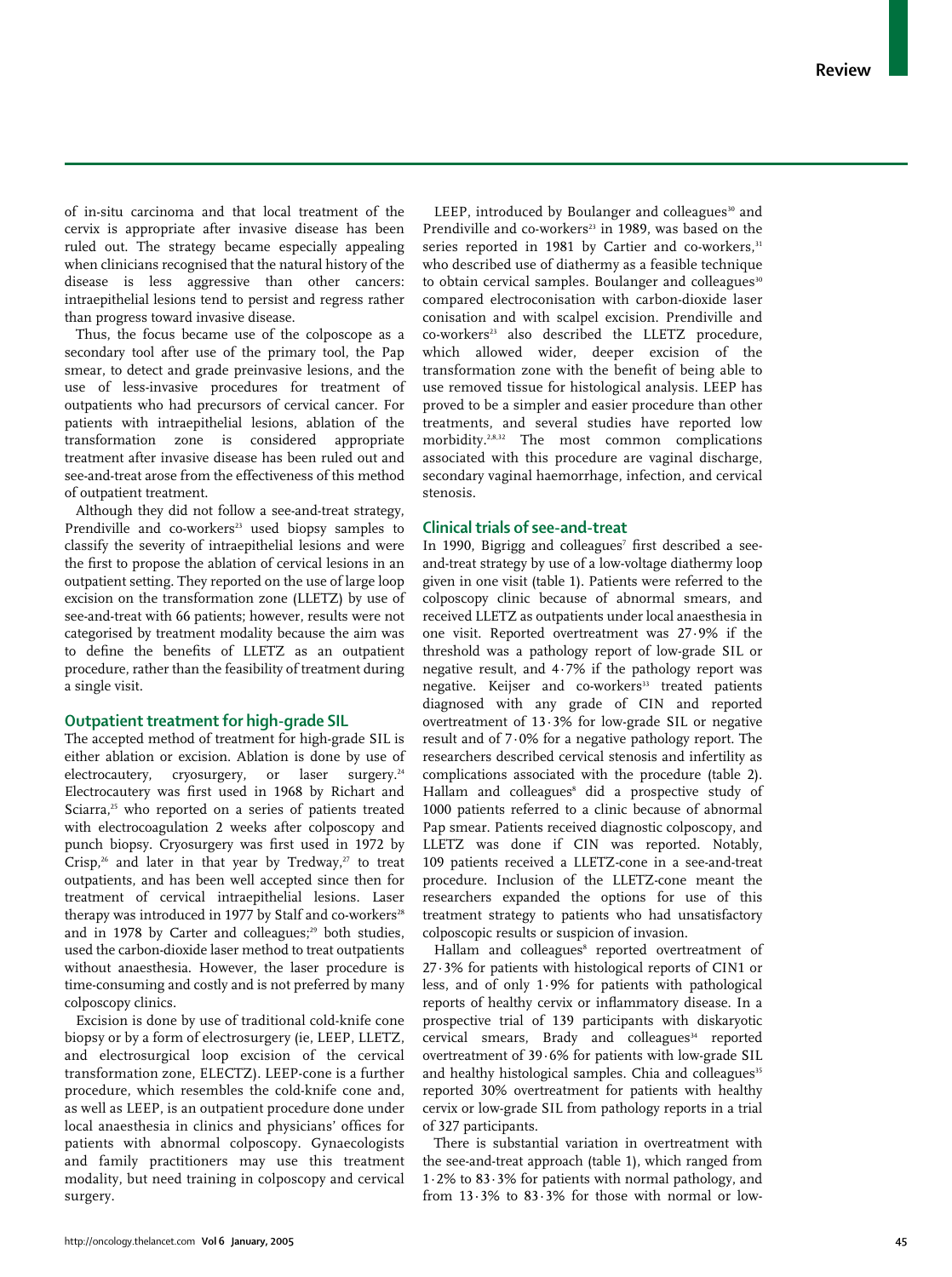|              | <b>Patients</b> | Reason for referral                 | Threshold for treatment<br>decision                                                                                              | Overtreated patients who<br>had normal or inflammatory<br>pathology | Overtreated patients<br>who had normal or<br>low-grade SIL | Failures at follow-up (patients)*                                                                                                                                 | Ref            |
|--------------|-----------------|-------------------------------------|----------------------------------------------------------------------------------------------------------------------------------|---------------------------------------------------------------------|------------------------------------------------------------|-------------------------------------------------------------------------------------------------------------------------------------------------------------------|----------------|
| India        | 18              | Cervical screening                  | Colposcopy showed any CIN<br>Colposcopy showed high-grade SIL<br>Colposcopy showed low-grade SIL                                 | 11 of 18 (61.1%)<br>1 of 5 (20.0%)<br>10 of 12 (83.3%)              | 13 of 18 (72.2%)<br>2 of $5(40.0\%)$<br><b>NA</b>          | Not reported                                                                                                                                                      | $\mathbf{1}$   |
| Peru         | 149             | Pap indicative of CIN               | Colposcopy showed any CIN                                                                                                        | NA                                                                  | 64 of 149 (42.9%)                                          | Any CIN (7 of 149, 4.7%) at mean<br>follow-up of 335 days                                                                                                         | $\overline{2}$ |
| UK           | 981             | Diskaryotic smear,<br>any grade     | Colposcopy showed high-grade SIL                                                                                                 | 47 of 981 (4.7%)<br>high-grade SIL                                  | 274 of 981 (27.9%)                                         | Repeated smear at 4th month<br>was abnormal (41 of 969, 4.1%)                                                                                                     | $\overline{7}$ |
| UK           | 1000            | Diskaryotic smear,<br>any grade     | Colposcopy showed any CIN                                                                                                        | 19 of 999 (1.9%)                                                    | 273 of 999 (27.3%)                                         | Evidence of diskaryosis at mean<br>follow-up of 23 months<br>(86 of 967, 8.9%)                                                                                    | 8              |
|              |                 | Mild diskaryotic smear<br>or higher | Colposcopy showed any CIN                                                                                                        | 11 of 897 (1.2%)                                                    | 197 of 897 (21.9%)                                         | Diskaryosis in patients with complete<br>excision of lesion (48 of 629, 7.6%)<br>Diskaryosis in patients with incomplete<br>excision of lesion (32 of 250, 12-8%) |                |
| UK           | 118             | Abnormal Pap smear                  | Colposcopy showed any CIN                                                                                                        | 5 of 118 (4.2%)                                                     | 53 of 118 (44.9%)                                          | No evidence of recurrence, although                                                                                                                               | 9              |
|              |                 |                                     | Colposcopy showed high-grade SIL                                                                                                 | 10.0% (raw data not<br>presented)                                   | <b>NA</b>                                                  | follow-up time not specified                                                                                                                                      |                |
| <b>USA</b>   | 47              | Abnormal Pap smear                  | Colposcopy showed high-grade SIL<br>Pap smear and colposcopy<br>showed high-grade SIL                                            | 16 of 47 (34.0%)<br>14.0% (raw data not<br>presented)               | 26 of 47 (55.3%)<br><b>NA</b>                              | Residual SIL (2 of 29, 6.8%)                                                                                                                                      | 32             |
| Netherlands  | 424             | Abnormal Pap smear                  | Colposcopy showed any CIN                                                                                                        | 29 of 413 (7.0%)                                                    | 55 of 413 (13.3%)                                          | Repeated smear within 1 year<br>showed mild or severe dysplasia<br>(110 of 395, 27.8%)                                                                            | 33             |
| UK           | 139             | Diskaryotic smear, any<br>grade     | Colposcopy showed high-grade SIL                                                                                                 | <b>NA</b>                                                           | 52 of 131 (39.6%)                                          | Not reported                                                                                                                                                      | 34             |
| UK           | 327             | Abnormal Pap smear                  | Colposcopy showed any CIN<br>Pap smear showed moderate<br>or severe diskaryosis and<br>colposcopy showed CIN                     | 103 of 327 (31.4%)<br>13 of 110 (11.8%)                             | 206 of 327 (62.9%)<br>33 of 110 (30.0%)                    | Residual CIN (21 of 221, 9.5%)<br>Residual CIN with incomplete excision<br>of CIN1 (3 of 18, 16.6%)<br>Residual CIN with incomplete excision                      | 35             |
|              |                 |                                     |                                                                                                                                  |                                                                     |                                                            | of CIN3 (14 of 38, 36-8%)                                                                                                                                         |                |
| Egypt        | 66              | Clinically suspicious<br>cervix     | Colposcopy showed high-grade SIL                                                                                                 | 20 of 66 (30.3%)                                                    | 55 of 66 (83.3%)                                           | No residual lesions at<br>3-month follow-up                                                                                                                       | 36             |
| South Africa | 33              |                                     | Pap smear, high-grade SIL Colposcopy showed high-grade SIL                                                                       | 5 of 32 (15.6%)                                                     | 7 of 32 (21.8%)                                            | Not reported                                                                                                                                                      | 37             |
| <b>USA</b>   | 50              |                                     | Pap smear, high-grade SIL Colposcopy showed high-grade SIL                                                                       | 2 of 50 (4.0%)                                                      | 9 of 50 (18.0%)                                            | No residual disease or recurrences<br>reported after 1 year                                                                                                       | 38             |
| <b>USA</b>   | 104             |                                     | Pap smear, high-grade SIL Pap smear showed high-grade SIL<br>Colposcopy showed high-grade SIL<br>Colposcopy showed low-grade SIL | 27 of 104 (25.9%)<br>8 of 34 (23.5%)<br>18 of 58 (31.0%)            | 41 of 104 (39.4%)<br>10 of 34 (29-4%)<br>24 of 58 (41.3%)  | Not reported                                                                                                                                                      | 39             |

grade pathology.1,8,33,36 Rates of overtreatment could be improved with use of a more restrictive treatment protocol or with specification of subgroups of patients. If the calculation of overtreatment was restricted to patients diagnosed with high-grade SIL on both colposcopic assessment and referral Pap smear, then the range overtreatment narrowed to 4·0%–23·5% for those with normal pathology and to  $18.0-29.4\%$  for those with normal or low-grade pathology.

## **See-and-treat strategy in low-resource settings**

Cervical cancer remains one of the most common health problems in developing countries. Every year more than 400 000 women worldwide are found to have this disease.<sup>40</sup> By 2000, the highest burden of the disease was reported in Latin American and African countries, and the highest age-standardised prevalence of cervical

cancer were in Haiti (93·85 per 100 000 women) and Tanzania (61 $\cdot$ 43 per 100 000 women).<sup>41</sup> By contrast, agestandardised prevalence of cervical cancer is 7·84 per 100 000 women in Canada, 8·25 per 100 000 women in the USA, and  $9.35$  per 100 000 women in the UK.<sup>38</sup>

In developed countries, programmes of large-scale screening by use of Pap smear proved to be important in decreasing the incidence of cervical cancer.42,43 The effectiveness of these programmes is attributed mainly to early detection of cervical cancer and detection of precancerous lesions, which allow participants to be treated promptly and appropriately, and contribute to increased survival.

A see-and-treat strategy for management of CIN seems to be an appealing treatment option in settings where resources are scarce and access to healthcare is restricted (ie, in developing countries). Physicians in these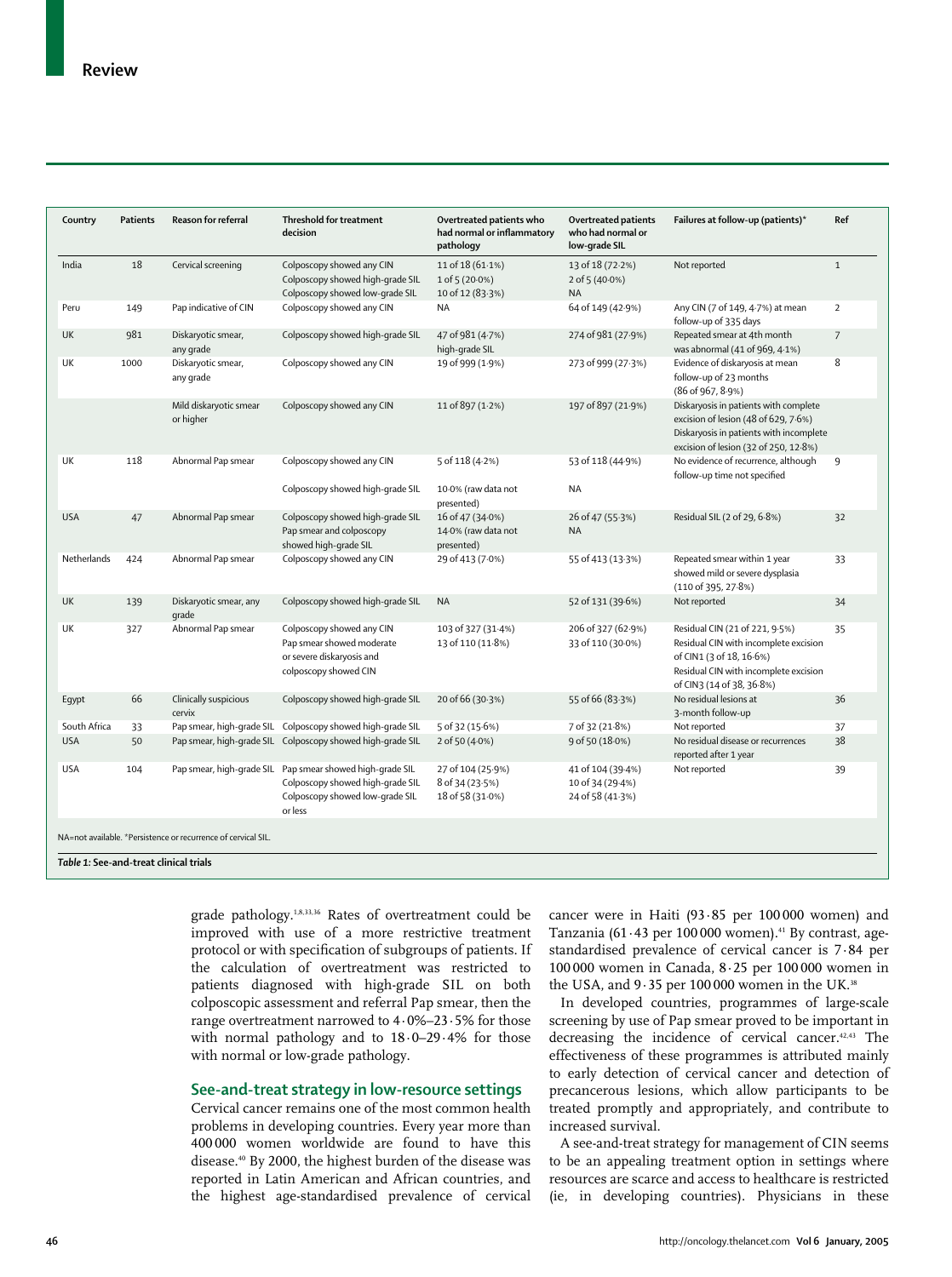countries have noted that treatment participation and compliance could be increased if a one-session treatment was offered. Trials done in urban clinics in Peru,<sup>2</sup> Egypt,<sup>36</sup> and India,<sup>1</sup> and in rural South Africa,<sup>37</sup> are summarised in table 1. The experience of these research groups shows the benefits and difficulties in the implementation of a see-and-treat option in developing countries. In Peru, a comparison by Santos and coworkers<sup>2</sup> favoured LEEP over laser ablation. Darwish and colleagues,<sup>36</sup> who assessed patients during follow-up in Egypt, found that patient satisfaction with the see-andtreat strategy was 89% versus 38% for usual care. Overtreatment was 83% with the threshold of low-grade SIL or less; however overtreatment (with the same threshold) was also high for the usual-care strategy (72%). Kattukaran and colleagues<sup>1</sup> offered Indian participants not only Pap smear screening but also diagnostic colposcopy and treatment in one session if needed (table 1). Overtreatment for patients with colposcopic finding of any CIN was 72·2% when the threshold was a pathology report of low-grade SIL or less, and 40% with identification of high-grade SIL by colposcopy.

Megevand and co-workers<sup>37</sup> assessed the feasibility of providing cervical screening by traveling the South African countryside in a mobile clinic; they prepared for examinations by talking with community leaders. Any such educational conversation should include information on cervical cancer, methods of detection, and treatment options and, if possible, key community members should be involved in the campaign's planning and development. Seven of 25 patients had a pathology report of low-grade SIL or normal; overtreatment was 21·8% (table 1).

Two large trials<sup>44,45</sup> on epidemiological and laboratory features of cervical cancer by the The International Agency for Research on Cancer are in progress. One of these—a randomised intervention trial involving 160 000 women in India—aims to test screening strategies for CIN and is due to end by 2010. To choose treatment, women with positive Pap smear results are investigated with colposcopy with and without biopsy. The second intervention<sup>45</sup> aims to integrate cervicalcancer screening into existing health services and is under way in Mombasa, Kenya, in which outpatient treatment strategies for cervical precancerous lesions include the see-and-treat options.

In low-resource settings, morbidity from this procedure is not higher than those reported in developed countries (table 2). Given the low treatment compliance and higher incidence of cervical cancer, a much higher overtreatment rate may be acceptable for these clinical settings. Mayeaux and Harper<sup>46</sup> supported the see-andtreat strategy and recommended its use only in patients with CIN on Pap smear and colposcopy. Bishop and colleagues<sup>47</sup> reported on a survey by the Program for Appropriate Technology in Health that included

| <b>Patients</b> | Complications                                                                                     | Ref            |  |
|-----------------|---------------------------------------------------------------------------------------------------|----------------|--|
| 18              | Postoperative bleeding, but no admission, 1 of 18 (5.5%)                                          |                |  |
|                 | Brown-looking watery discharge for up to 2-3 weeks after                                          |                |  |
|                 | procedure                                                                                         |                |  |
| 149             | Cervical stenosis, 12 of 149 (8.0%)                                                               | $\overline{2}$ |  |
|                 | Postoperative bleeding, 5 of 149 (3.3%)                                                           |                |  |
|                 | Inflammatory disease, 1 of 149 (0.7%)                                                             |                |  |
| 981             | Admission for postoperative bleeding, 6 of 981 (6-1%), 2 of which needed                          | $\overline{7}$ |  |
|                 | examination under anaesthesia and 1 of which received transfusion                                 |                |  |
| 1000            | Discharge common                                                                                  | 8              |  |
|                 | Postoperative bleeding, 35 of 911 (3.8%). 10 of 35 needed                                         |                |  |
|                 | procedures under general anaesthesia; 6 of which were treated with LLETZ cone.                    |                |  |
|                 | 3 of 35 (8.5%) received transfusion                                                               |                |  |
|                 | Cervical stenosis, 35 of 911 (3.8%). 22 of 911 (21.7%) occurred with LLETZ cone and               |                |  |
|                 | 13 of 810 (1.6%) with LLETZ. Stenosis when LLETZ cone was done under colposcopy                   |                |  |
|                 | quidance, 7 of 57 (12-2%); without colposcopy quidance, 15 of 44 (34-1%)                          |                |  |
| 118             | Postoperative bleeding, 2 of 118 (1.7%)                                                           | 9              |  |
| 47              | Minor bleeding, 2 of 47 (4-2%)                                                                    | 32             |  |
|                 | Postoperative cervicitis 1 of 47 (2.1%)                                                           |                |  |
| 424             | Secondary bleeding during first week, 32 of 424 (7.5%), 21 of which needed<br>further coaqulation | 33             |  |
|                 | Cervical stenosis, 4 of 424 (0.9%)                                                                |                |  |
|                 | 96 patients tried to become pregnant, 78 (81-2%) of which were successful                         |                |  |
|                 | Infertility in 18 patients, 11 of which had previously been diagnosed with infertility            |                |  |
|                 | before LEEP treatment                                                                             |                |  |
| 66              | Postoperative bleeding, 1 of 66 (1.5%)                                                            | 36             |  |

responses from patients and clinicians in 33 developing countries. The researchers described local preferences for management of CIN and discussed treatment alternatives, including the see-and-treat strategy by use of LEEP, which was done in two visits (the first for an initial Pap smear and the second for colposcopy and treatment).

#### **Improvement of overtreatment**

As the see-and-treat strategy proved to be feasible and was accepted by physicians and patients, quality indicators were included in the *Standards and Quality in Colposcopy.*<sup>19</sup> The main aim was to achieve 90% correct treatment for patients undergoing the see-and-treat strategy, with the threshold for correct treatment set by a histological report of any CIN.

To assess whether these criteria were met, Smith and co-workers<sup>48</sup> did a retrospective chart review of a colposcopy clinic in a teaching hospital to define the optimum threshold for Pap smear and colposcopic diagnosis to meet the UK National Health Service standard for selection of the see-and-treat strategy. Results showed that when only women with severe diskaryosis, (shown by referral Pap smear and colposcopic diagnosis of CIN2 or CIN3) were treated, overtreatment based on a threshold of low-grade SIL or less was 7%. When only patients with colposcopic diagnosis of CIN3 and any diskaryosis were selected for see-and-treat, overtreatment using the same threshold was 9%.

Irvin and co-workers<sup>38</sup> reported on a trial that included patients with a Pap smear and colposcopic diagnosis of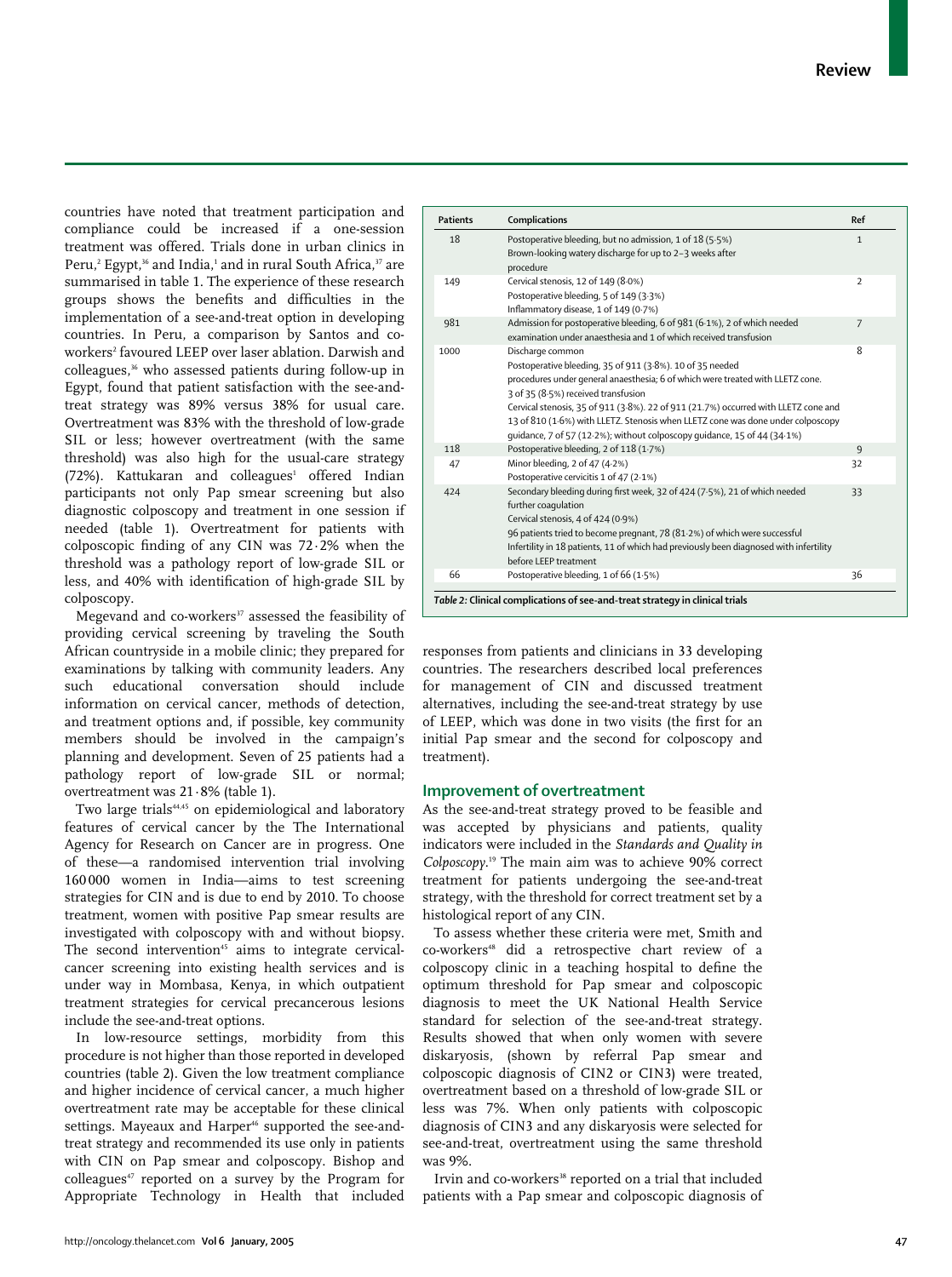high-grade SIL (table 1). Overtreatment was 18% if the threshold included patients with mild dysplasia and those with negative pathology results. Overtreatment decreased to 4% when the threshold was lowered to include only patients with negative pathology results.

### **Provision of training**

To define the effectiveness of see-and-treat when used by health-care providers with different levels of training, Ferris and colleagues<sup>32</sup> organised a multicentre trial (table 1), in which supervised residents-in-training did colposcopies of patients who had abnormal Pap smears. If high-grade SIL was found, patients were offered ELECTZ or ELECTZ-cone. For low-grade SIL or less overtreatment was 55·3%, and when the threshold was lowered to include only patients with negative pathology reports, overtreatment rate remained high at 34·0%.

## **Two-session informed consent**

Das and Elias<sup>9</sup> described the ethical issues in gaining informed consent from patients participating in a trial on a see-and-treat strategy. In a prospective study of 248 participants to compare the see-and-treat strategy with usual care, patients underwent a two-step informed-consent procedure. At colposcopy, all patients received detailed information about the procedure and treatment options, including the advantages or disadvantages of diagnosis and of having loop treatment during the same visit. Immediately after colposcopy, during a formal informed-consent discussion, all patients suspected to have CIN were offered LLETZ as a see-and-treat strategy. Thus, at the first step, patients were informed about their disease and the treatment options; when colposcopy was done, they were invited to participate in the research study.

A more direct approach to consent was followed by Szurkus and Harrison,<sup>39</sup> who studied only patients referred to the colposcopy clinic because of high-grade SIL on screening with Pap smear (table 1). All participants were counseled about the option of see-andtreat and signed an informed-consent form for colposcopy and LEEP. Colposcopy was done before LEEP, no punch biopsies were taken, and LEEP was done regardless of the colposcopy result.

# **Economic issues**

Fung and co-workers<sup>3</sup> assessed the potential of the seeand-treat strategy to save costs by assessment of data on histological results of LEEP, punch biopsies, and colposcopy diagnoses from a usual-care trial; they then modelled a decision tree to compare the costs of usual care and with those of the see-and-treat strategy for a hypothetical group of 95 patients. The cost savings were US\$53 000 per year if the see-and-treat strategy was used for all patients who had a colposcopy diagnosis of CIN2 or worse. As expected, costs decreased (by \$73 000 per year) if the strategy was applied only to patients with a

colposcopy diagnosis of CIN3 or worse. However, costs were underestimated in this analysis because only the providers' perspective was considered: time costs for the patient and the costs of treating potential long-term effects of LEEP (eg, cervical stenosis or infertility) were not addressed.

Holschneider and colleagues<sup>4</sup> did an activity-based cost comparison of a see-and-treat strategy with conventional assessment and treatment of women who had a Pap smear that showed high-grade SIL by assessment of hypothetical cohorts of 1000 women for 1 year. The analysis assumed the same diagnostic effectiveness for the hypothetical cohorts, in that all high-grade SIL and all cases of cancer were identified. Costs included procedures, physician time, equipment, management of procedural complications, treatment failures, follow-up, and patient time. The researchers found that a see-and-treat strategy was cheaper than usual care, and that there were similar variations in conventional management. However, analysis assumed a 95% incidence of high-grade SIL or cancers (shown by histological assay) after high-grade Pap smear (shown by cytological assay) and thus, overtreatment for the seeand-treat strategy was very low and did not necessarily represent a population who would be seen in a diagnostic clinic.

In another cost-effectiveness analysis, Cantor and coworkers<sup>5</sup> compared five strategies of diagnosis and management of CIN. This study focused on fluorescence spectroscopy, although two strategies were colposcopy (in the setting of usual care) and one strategy was see-and-treat by use of colposcopy. In this decisionanalysis model, comparison of expected costs with the number of cases detected by each strategy in a hypothetical cohort of 100 women found that more true positives were detected by usual care but at a higher cost. The see-and-treat strategy was cheaper by about \$1000 per patient; however, it also resulted in about ten more false negatives and about eight more false positives per 100 women than did usual care. Cantor and coworkers<sup>5</sup> concluded that a more formal analysis, by use of outcome measures, such as cost per life year or cost per quality-adjusted life year, are needed before a policyshaping decision could be made about the costeffectiveness of the see-and-treat strategy.

## **Future research**

The issues of effective treatment for CIN and of how to compare see-and-treat with usual care should be considered from several perspectives. Long-term clinical outcomes, especially survival, are the most crucial objectives; however, assessment of survival in patients with cancer in a randomised clinical trial may not be practical because of the long duration of such a study. Alternative outcome measures are needed, which could be based on cytological or histological indicators—eg, cytological results of Pap smears could be used to define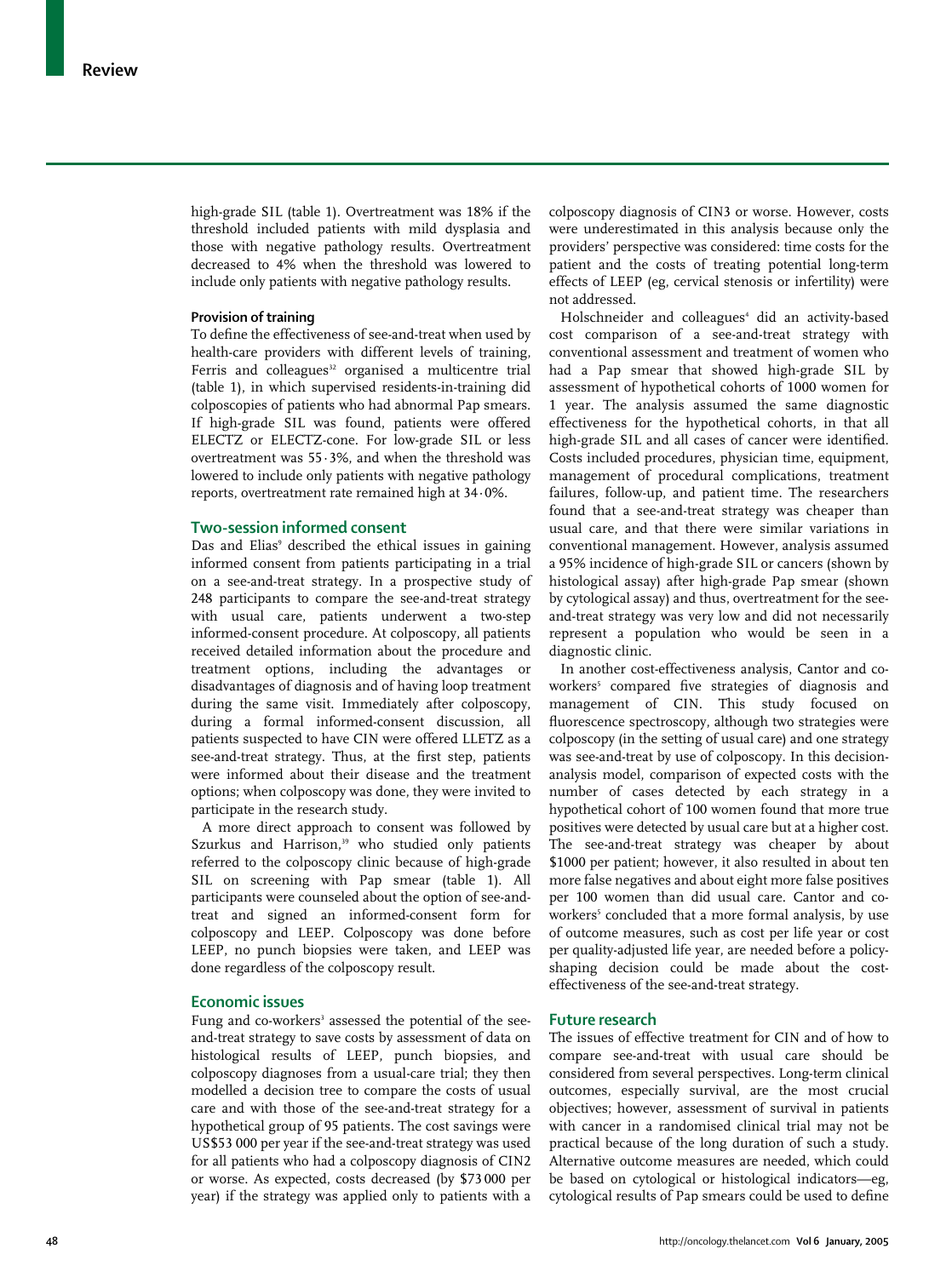#### **Search strategy and selection criteria**

Data for this review were identified by searches of MEDLINE, Current Contents, PubMed, and the references of relevant articles using the search terms "cervical cancer", "cervical dysplasia", "cervical intraepithelial neoplasia", "LEEP", "LLETZ", "LETZ", "loop excision", "one session", "one visit", "single session", and "see-and-treat". Only papers published in English between 1980 and February, 2004 were included, as well as relevant references from the authors' personal collections. Papers were selected if they included clinical outcome data for patients managed with the see-and-treat strategy for CIN.

diagnostic effectiveness of usual care versus see-andtreat strategies. The changing recommendations for Pap-smear screening mean that guidelines for optimum follow-up after treatment need to be developed, specifically in terms of how many consecutive and yearly normal Pap smears are needed before a patient can undergo biennial or triennial screening. Similarly, in case of overtreatment, the frequency of follow-up comes into question and needs to be addressed in future research.

Meanwhile, as we await the results of long-term randomised clinical trials, modelling may provide useful answers:49 simulation of outcomes based on available data may determine the appropriateness and usefulness of a see-and-treat strategy. Furthermore, modeling can incorporate issues such as clinical outcomes, quality of life, compliance, and economic cost—all of which have a role in the diagnosis and management of cervical neoplasia.

#### **Conflict of interest**

We declare no conflicts of interest.

#### **Acknowledgments**

We thank Lore Feldman, Richard Zwelling, and Charissa Higginbotham for their editorial contributions. Financial support for this *Review* was provided by grant PO1-CA82710 from the US National Cancer Institute.

#### **References**

- 1 Kattukaran A, Kekre A, Jose R, Seshadri L. See and treat protocol for evaluation and management of cervical intraepithelial neoplasia. *Indian J Med Res* 2002; **116:** 106–10.
- Santos C, Galdos R, Alvarez M, et al. One-Session management of cervical intraepithelial neoplasia: a solution for developing countries. A prospective, randomized trial of LEEP versus laser excisional conization. *Gynecol Oncol* 1996; **61:** 11–15.
- 3 Fung HY, Cheung LP, Rogers MS, To KF. The treatment of cervical intra-epithelial neoplasia: when could we "see and loop"? *Eur J Obstet Gynecol Reprod Biol* 1997; **72:** 199–204.
- 4 Holschneider CH, Ghosh K, Montz FJ. See-and-treat in the management of high-grade squamous intraepithelial lesions of the cervix: a resource utilization analysis. *Obstet Gynecol* 1999; **94:** 377–85.
- 5 Cantor SB, Mitchell MF, Tortolero-Luna G, et al. Cost-effectiveness analysis of diagnosis and management of cervical squamous intraepithelial lesions. *Obstet Gynecol* 1998; **91:** 270–77.
- Murdoch JB. The case for early intervention ("see and treat") in patients with dyskaryosis on routine cervical screening. *Int J STDAIDS* 1995; **6:** 415–17.
- 7 Bigrigg MA, Codling BW, Pearson P, et al. Colposcopic diagnosis and treatment of cervical dysplasia at a single clinic visit. Experience of low-voltage diathermy loop in 1000 patients. *Lancet* 1990; **336:** 229–31.
- 8 Hallam NF, West J, Harper C, et al. Large loop excision of the transformation zone (LLETZ) as an alternative to both local ablative and cone biopsy treatment: a series of 1000 patients. *J Gynecol Surg* 1993; **9:** 77–82.
- Das SS, Elias AH. Diagnosis and treatment of cervical intraepithelial neoplasia in a single visit. *Aust N Z J Obstet Gynaecol* 1998; **38:** 246–50.
- 10 Howe D, Vincenti A. Is large loop excision of the transformation zone (LLETZ) more accurate than colposcopically directed punch biopsy in the diagnosis of cervical intraepithelial neoplasia? *Br J Obstet Gynaecol* 1991; **98:** 588–91.
- 11 Buxton EJ, Luesley DM, Shafi MI, Rollason M. Colposcopically directed punch biopsy: a potentially misleading investigation. *Br J Obstet Gynaecol* 1991; **98:** 1273–76.
- 12 Higgins RV, Hall JB, McGee JA, et al. Appraisal of the modalities used to evaluate an initial abnormal Papanicolaou smear. *Obstet Gynecol* 1994; **84:** 174–78.
- 13 Benedet JL, Matisic JP, Bertrand MA. The quality of community colposcopic practice. *Obstet Gynecol* 2004; **103:** 92–100.
- Fahey MT, Irwig L, Macaskill P. Meta-analysis of Pap test accuracy. *Am J Epidemiol* 1995; **141:** 680–89.
- 15 Hopman EH, Voorhorst FJ, Kenemans P, et al. Observer agreement on interpreting colposcopic images of CIN. *Gynecol Oncol* 1995; **58:** 206–09.
- Mitchell MF, Schottenfeld D, Tortolero-Luna G, et al. Colposcopy for the diagnosis of squamous intraepithelial lesions: a metaanalysis. *Obstet Gynecol* 1998; **91:** 626–31.
- 17 Mitchell MF, Tortolero-Luna G, Cook E, et al. A randomized clinical trial of cryotherapy, laser vaporization, and loop electrosurgical excision for treatment of squamous intraepithelial lesions of the cervix. *Obstet Gynecol* 1998; **92:** 737–44.
- 18 US National Cancer Institute. Treatment information for health professionals. Bethesda, MD: National Cancer Institute, 2004.
- UK National Health Service. Colposcopy and programme management. Guidelines for the NHS cervical screening programme. Sheffield, UK: NHS Cancer Screening Programmes, 2004.
- 20 Pauker SG, Kassirer JP. The threshold approach to clinical decision making. *N Engl J Med* 1980; **302:** 1109–17.
- 21 Spitzer M, Chernys A, Seltzer V. The use of large-loop excision of the transformation zone in an inner-city population. *Obstet Gynecol* 1993; **82:** 731–35.
- 22 Grant P. Diagnosis and treatment of cervical intraepithelial neoplasia in a single visit. *Aust N Z J Obstet Gynaecol* 1998; **38:** 246.
- Prendiville W, Cullimore J, Norman S. Large loop excision of the transformation zone (LLETZ). A new method of management for women with cervical intraepithelial neoplasia. *Br J Obstet Gynaecol* 1989; **96:** 1054–60.
- 24 Gershenson D. Operative gynecology. 2nd edn. Philadelphia: Saunders, 2001.
- 25 Richart RM, Sciarra JJ. Treatment of cervical dysplasia by outpatient electrocauterization. *Am J Obstet Gynecol* 1968; **101:** 200–05.
- 26 Crisp WE. Cryosurgical treatment of neoplasia of the uterine cervix. *Obstet Gynecol* 1972; **39:** 495–99.
- 27 Tredway DR, Townsend DE, Hovland DN, Upton RT. Colposcopy and cryosurgery in cervical intraepithelial neoplasia. *Am J Obstet Gynecol* 1972; **114:** 1020–24.
- 28 Stalf A, Wilkinson E, Mattingly R. Laser treatment of cervical and vaginal neoplasia. *Am J Obstet Gynecol* 1997; **128:** 128–36.
- 29 Carter R, Krantz KE, Hara GS, et al. Treatment of cervical intraepithelial neoplasia with the carbon dioxide laser beam. A preliminary report. *Am J Obstet Gynecol* 1978; **131:** 831–36.
- Boulanger JC, Vitse M, Gondry J, et al. Electro-conization of the cervix uteri. *Rev Fr Gynecol Obstet* 1989; **84:** 663–72 (in French).
- 31 Cartier R, Sopena S, Cartier I. Use of diathermy loop in the diagnosis and treatment of lesions of the uterine cervix. Fourth World Congress on Colposcopy of the Connective Tissue. London, UK; Oct 13–17, 1981.